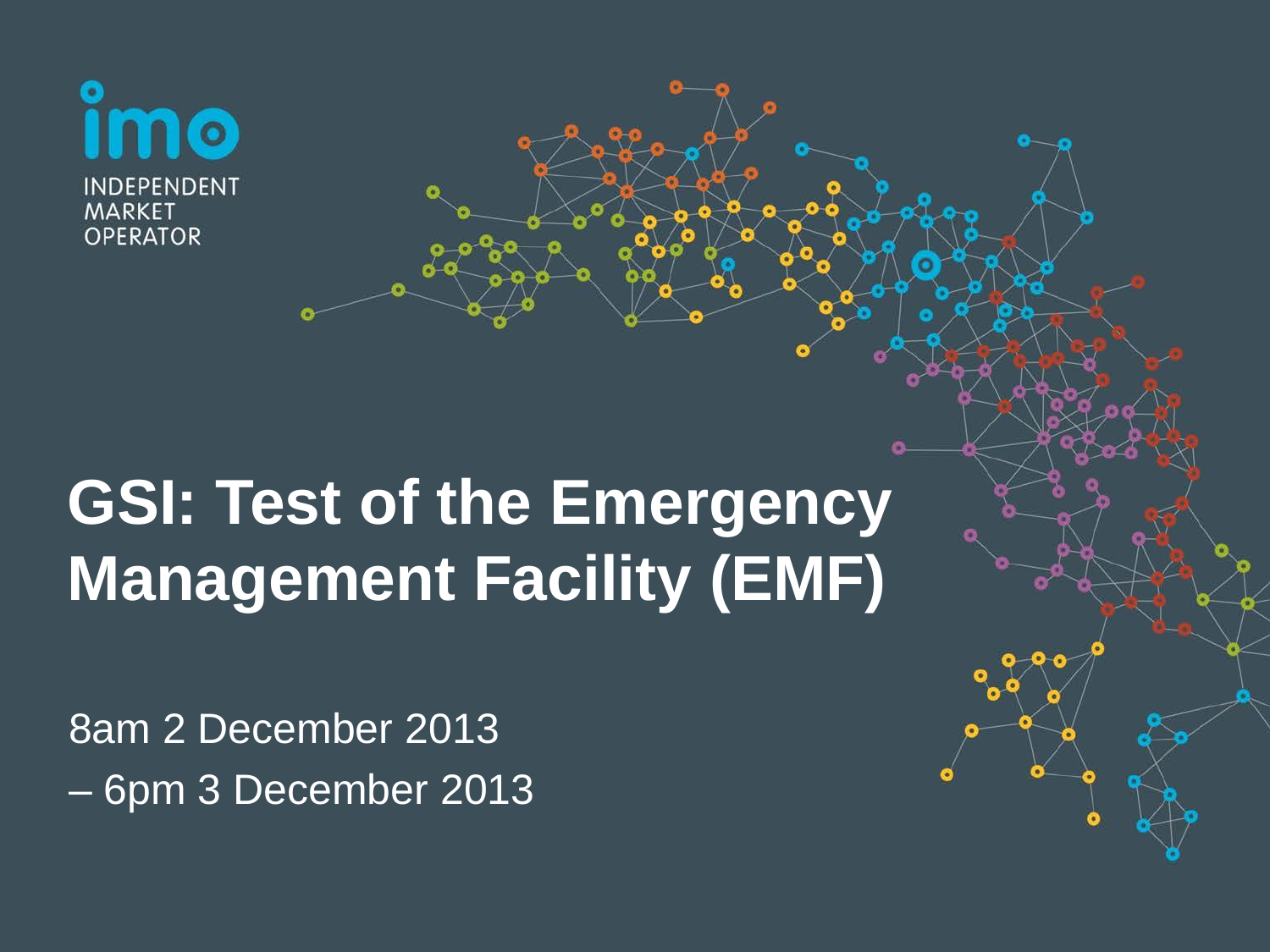### **Agenda**

- Purpose of EMF
- Planning of Test
- Activation of EMF 2 December
- Data Requested during the test
- What the FMF Screen looks like: FMF Home Screen
- What went well?
- What could be improved?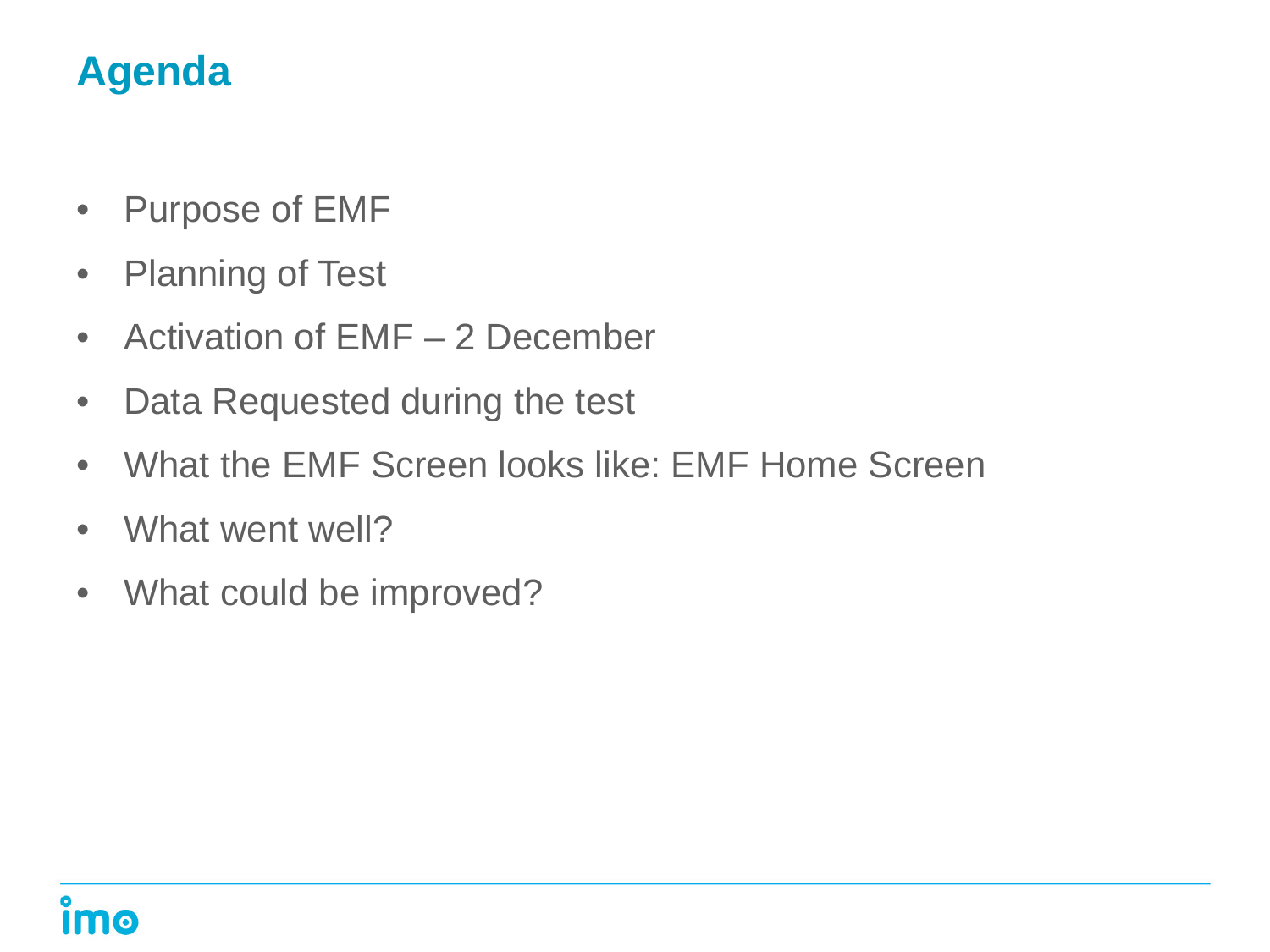## **Purpose of EMF**

- EMF is a dormant information collection platform on the Gas Bulletin Board.
- Activated only in the case of a Gas Supply Emergency or a test.
- Information collected can only be viewed by users authorised by the Coordinator of Energy, as some of the data is commercially sensitive.

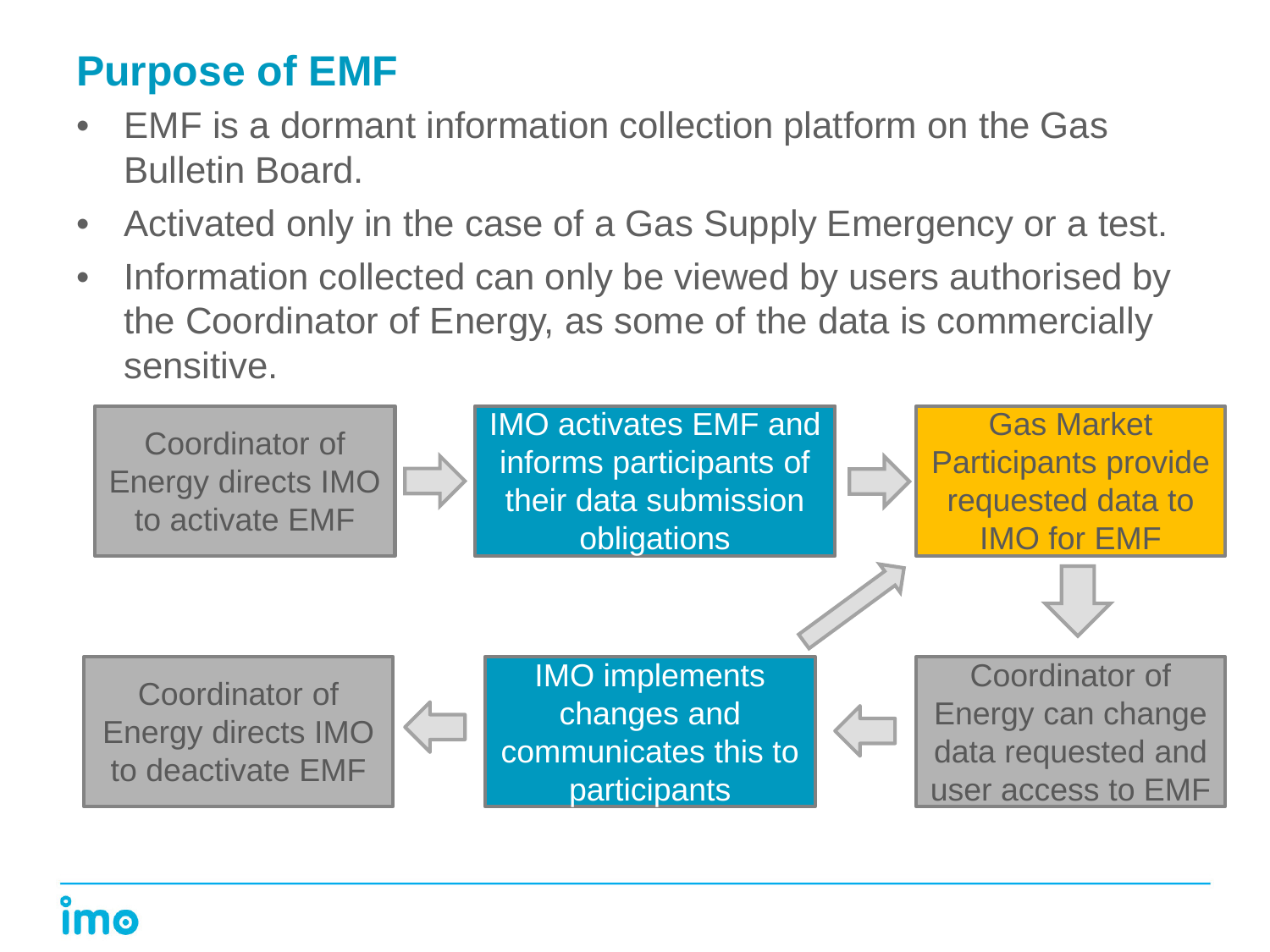## **Planning of Test**

- Public Utilities Office (PUO) coordinated with IMO to plan first test of Emergency Management Facility (EMF).
- EMF test was planned in advance between PUO and IMO.
- Participants were given notice of planned test. The next test may be called without notice to IMO or participants.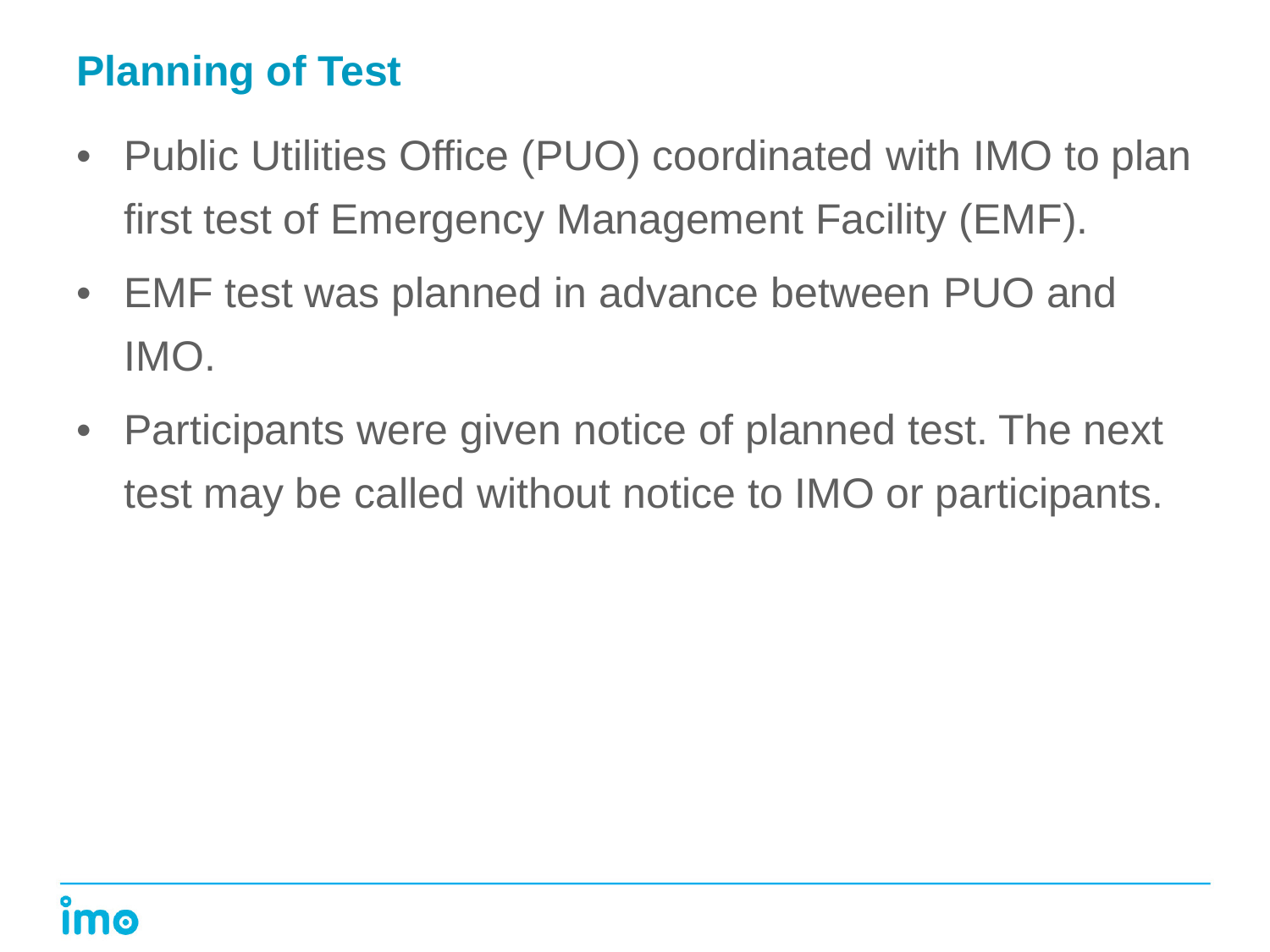### **Activation of EMF – 2 December 2013**

• Assistant Director of Emergency Management at PUO issued an EMF Direction to Activate the Test of the EMF at 7.35am.





**DISCLAIMER CONTACT US**  You agreed to the Gas Bulletin Board Terms of Use on 02/12/2013, at 8:11 AM

## **imo**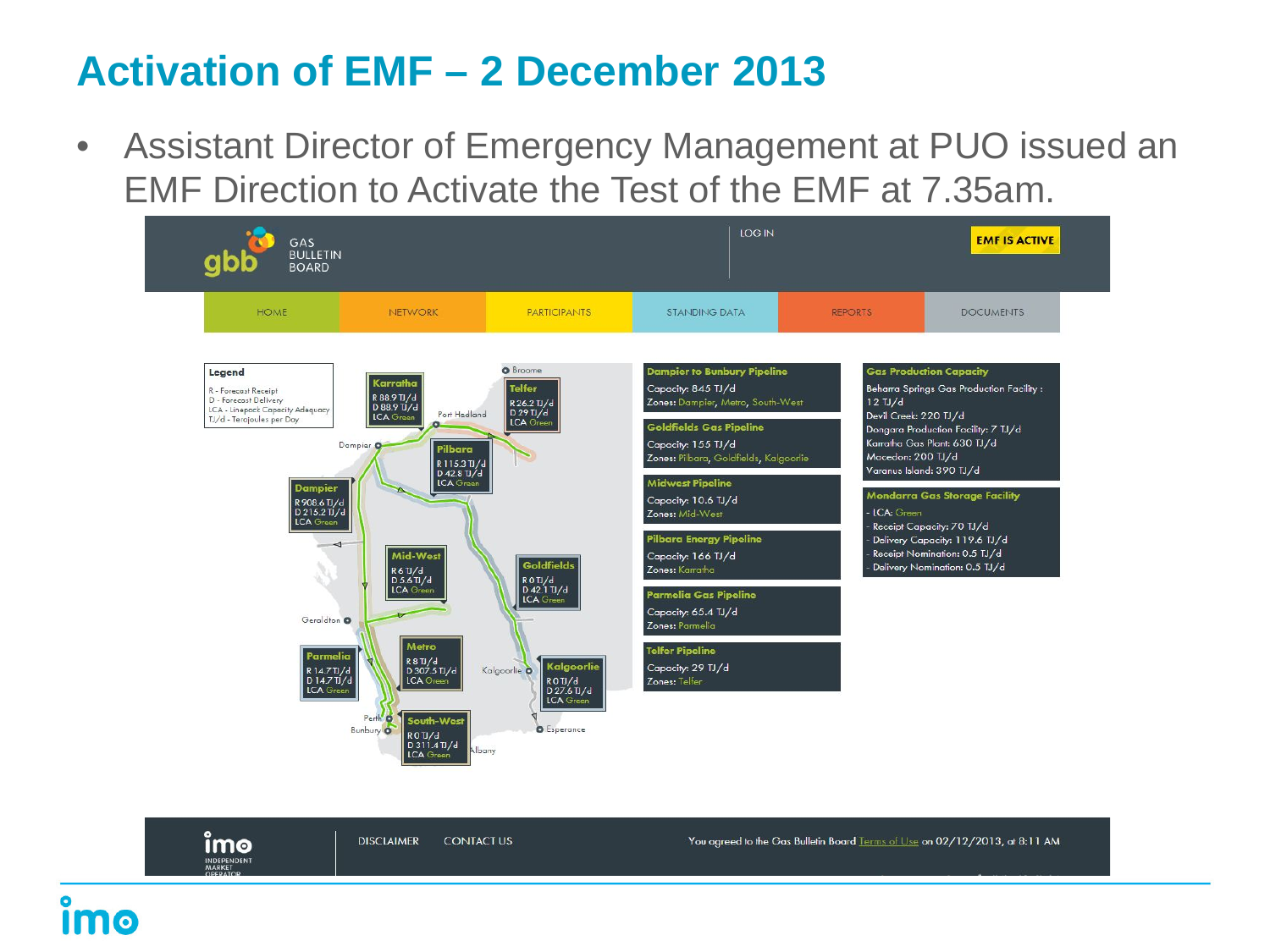## **Data Requests During Test**

- **Pipeline Operators**: Submit Actual Flows data for Gas Day D at 9am on D+1, and update this data at 12pm daily.
- **Operators of Large User facilities Capable of using** *Alternative Fuels***:** provide an update on the stocks of these fuels by 9am daily.
- *All* **Operators of Large User facilities:** Provide update of current percentage output of their facility by 6pm on Day 1, and 12pm on Day 2.
- **DBP:** Provide update on number of compressor stations running at 10am on the Dampier to Bunbury Pipeline.
- **Additionally:** 
	- IMO asked to provide information on locations of GBB Facilities.
	- EMF Users were added at the request of the PUO, and given varying levels of access to the EMF.
- **Day 2 of Test at 5.30pm:** EMF Direction to deactivate EMF and cease data requests.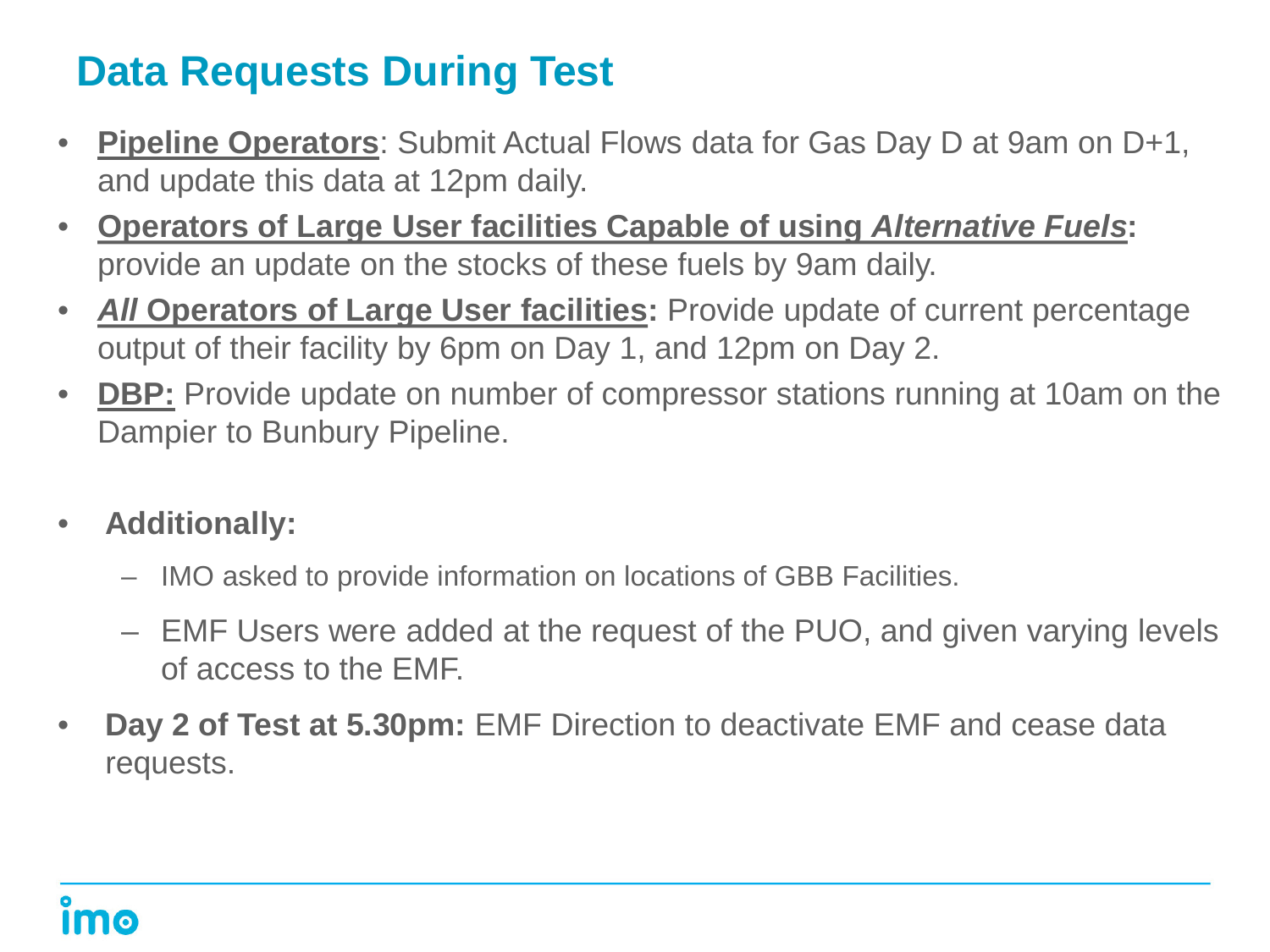### **What EMF looked like: EMF Home Screen**

| <b>GAS BULLETIN BOARD</b> | REGISTRATION T<br>ACCESS CONTROL -<br>COMMUNICATION - | <b>SUBMISSIONS</b><br><b>EMERGENCIES</b><br>ADMINISTRATION - |                      | <b>USER: DENTONR <math>\blacktriangledown</math></b> |                  |  |
|---------------------------|-------------------------------------------------------|--------------------------------------------------------------|----------------------|------------------------------------------------------|------------------|--|
| <b>HOME</b>               | NETWORK.                                              | <b>PARTICIPANTS</b>                                          | <b>STANDING DATA</b> | <b>REPORTS</b>                                       | <b>DOCUMENTS</b> |  |

 $\bullet$ 

### **Emergency Management Facility**

Notices Templates Actual Flows Alternate Fuels Emergency Standing Data Ad-hoc Data



### **TEST - EMF Direction**

The Coordinator of Energy has directed the IMO to activate the Emergency Management Facility for the purpose of testing. The test will run until 1800 on Tuesday 3 December 2013.



### TEST - EMF Direction 02122013

The Coordinator of Energy has directed the IMO to activate the Emergency Management Facility for the purpose of testing. The test will run until 1800 on Tuesday 3 December 2013.



### **Test EMF direction Modification**

The Coordinator of Energy has modified the Emergency Management Facility direction for the purpose of testing. All large users will need to update Adhoc information.



#### Test EMF Direction Modification - 9am 3 December 2013 null

161.7kb

| imo<br><b>INDEPENDENT</b>        | <b>DISCLAIMER</b> | <b>CONTACT US</b> | You agreed to the Gas Bulletin Board Terms of Use on 02/12/2013, at 8:11 AM |  |  |  |
|----------------------------------|-------------------|-------------------|-----------------------------------------------------------------------------|--|--|--|
| <b>MARKET</b><br><b>OPERATOR</b> |                   |                   | For information on gas flows National Gas Market                            |  |  |  |
| © 2013 - IMO                     | rev 1.0.9         |                   |                                                                             |  |  |  |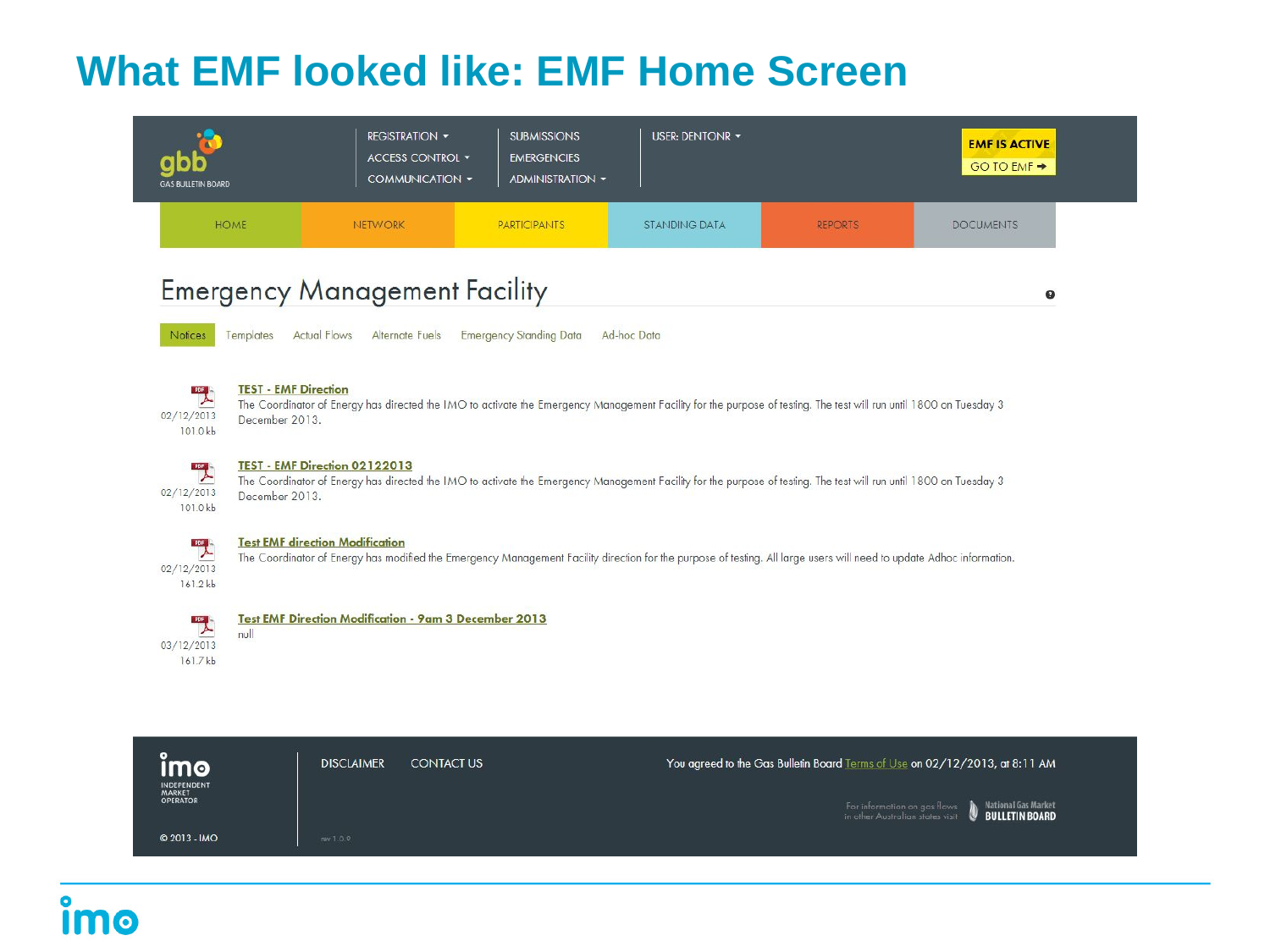### **What went well?**

- Communication between PUO and IMO was a success. All issued EMF Directions were executed thoroughly.
- GBB Facility Operators responded quickly to requests for data, and many actively contacted the IMO to clarify their obligations.
- The EMF page worked as designed, and EMF users were only able to access information that they had been granted by the PUO.
- There was a spike in visitors to the GBB during the test:

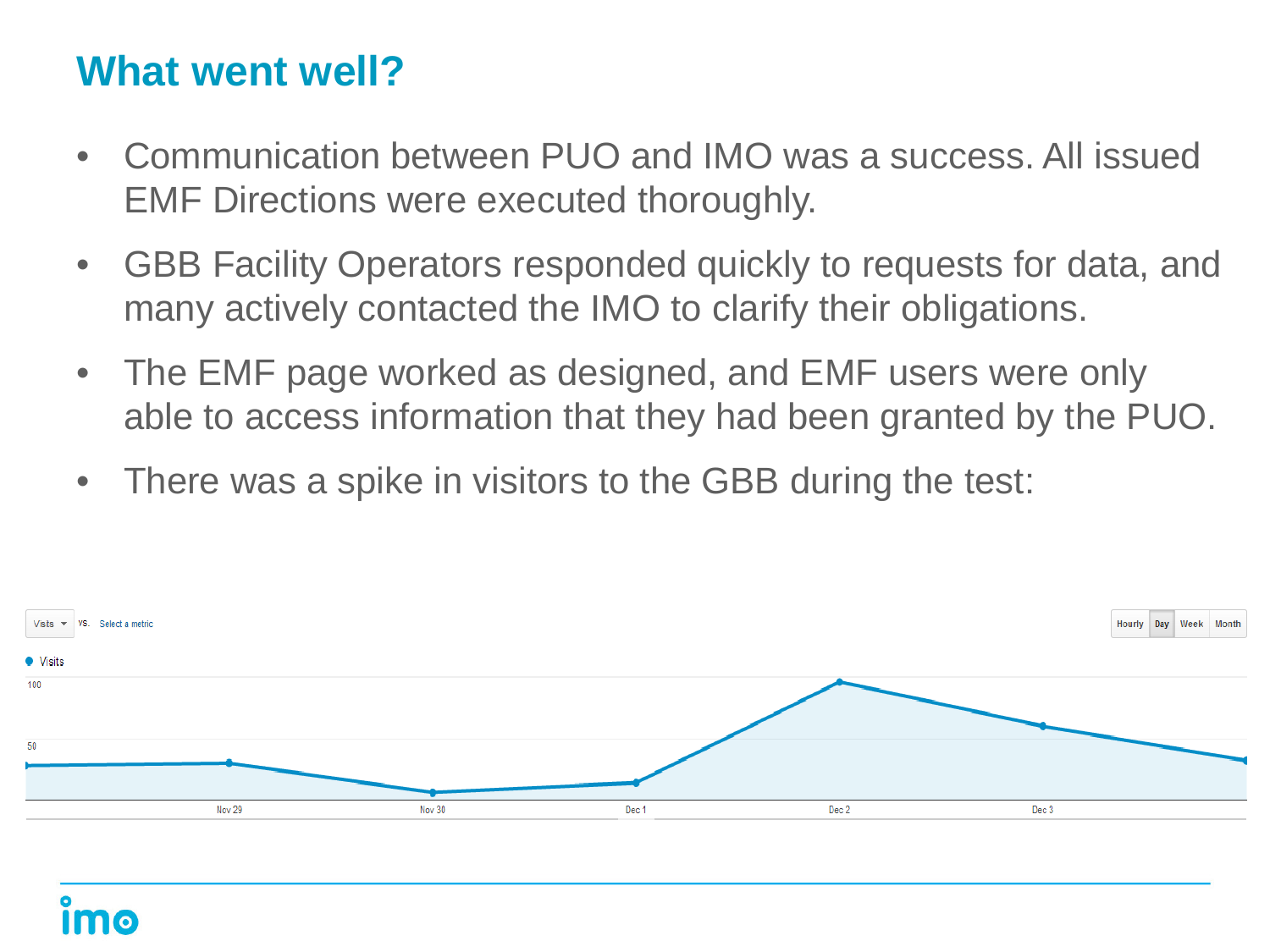### **What could be improved?**

- Some GBB Facility Operators were unsure of what format their data updates should be in (example: units that stock of alternative fuel should be in, etc)
	- For future EMFs, IMO and PUO will be reviewing templates sent out to participants.
- Some Main Contacts for GBB Participants could not be contacted by the IMO on the day, and others were not in a position to provide the data in a timely manner.
	- The IMO may request that GBB Participants provide a second Administrative Contact
- Some users added to the EMF were unfamiliar with the GBB and how to navigate the website.
	- The IMO plans to create a shorter user guide to assist newly added users to navigate the EMF and GBB.